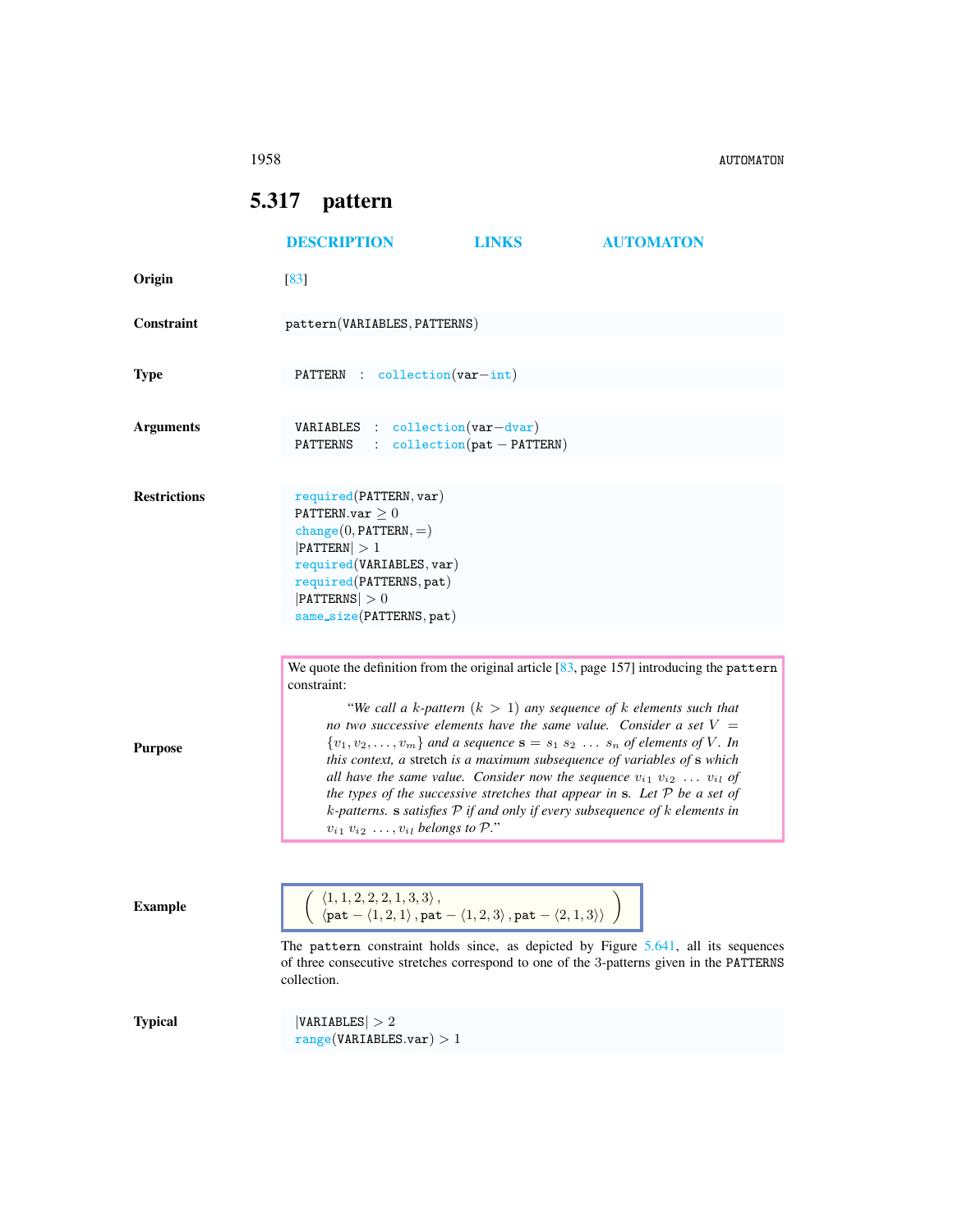<sup>20031008</sup> 1959



<span id="page-1-1"></span>Figure 5.641: The sequence of the Example slot, its four stretches and the corresponding two 3-patterns 1 2 1 and 2 1 3

<span id="page-1-0"></span>

| <b>Symmetries</b> | • Items of PATTERNS are permutable.                                                                                                                                                                                                                                                                                                                                                                                                                                                           |  |  |  |
|-------------------|-----------------------------------------------------------------------------------------------------------------------------------------------------------------------------------------------------------------------------------------------------------------------------------------------------------------------------------------------------------------------------------------------------------------------------------------------------------------------------------------------|--|--|--|
|                   | • Items of VARIABLES and PATTERNS.pat are simultaneously reversable.                                                                                                                                                                                                                                                                                                                                                                                                                          |  |  |  |
|                   | • All occurrences of two distinct tuples of values in VARIABLES.var or<br>PATTERNS.pat.var can be swapped; all occurrences of a tuple of values in<br>VARIABLES.var or PATTERNS.pat.var can be renamed to any unused tuple of<br>values.                                                                                                                                                                                                                                                      |  |  |  |
| Arg. properties   |                                                                                                                                                                                                                                                                                                                                                                                                                                                                                               |  |  |  |
|                   | • Prefix-contractible wrt. VARIABLES.                                                                                                                                                                                                                                                                                                                                                                                                                                                         |  |  |  |
|                   | • Suffix-contractible wrt. VARIABLES.                                                                                                                                                                                                                                                                                                                                                                                                                                                         |  |  |  |
| <b>Usage</b>      | The pattern constraint was originally introduced within the context of staff scheduling.<br>In this context, the value of the $i^{th}$ variable of the VARIABLES collection corresponds to<br>the type of shift performed by a person on the $i^{th}$ day. A <i>stretch</i> is a maximum sequence<br>of consecutive variables that are all assigned to the same value. The pattern constraint<br>imposes that each sequence of $k$ consecutive stretches belongs to a given list of patterns. |  |  |  |
| <b>Remark</b>     | A generalisation of the pattern constraint to the regular constraint enforcing the fact<br>that a sequence of variables corresponds to a regular expression is presented in $[306]$ .                                                                                                                                                                                                                                                                                                         |  |  |  |
| See also          | common keyword: group (timetabling constraint),<br>sliding_distribution(sliding sequence constraint),<br>stretch_circuit, stretch_path (sliding sequence constraint, timetabling constraint),<br>stretch_path_partition(sliding sequence constraint).                                                                                                                                                                                                                                         |  |  |  |
| <b>Keywords</b>   | characteristic of a constraint:<br>automaton without counters,<br>automaton,                                                                                                                                                                                                                                                                                                                                                                                                                  |  |  |  |
|                   | reified automaton constraint.                                                                                                                                                                                                                                                                                                                                                                                                                                                                 |  |  |  |
|                   | constraint network structure: Berge-acyclic constraint network.                                                                                                                                                                                                                                                                                                                                                                                                                               |  |  |  |
|                   | <b>constraint type:</b> timetabling constraint, sliding sequence constraint.                                                                                                                                                                                                                                                                                                                                                                                                                  |  |  |  |